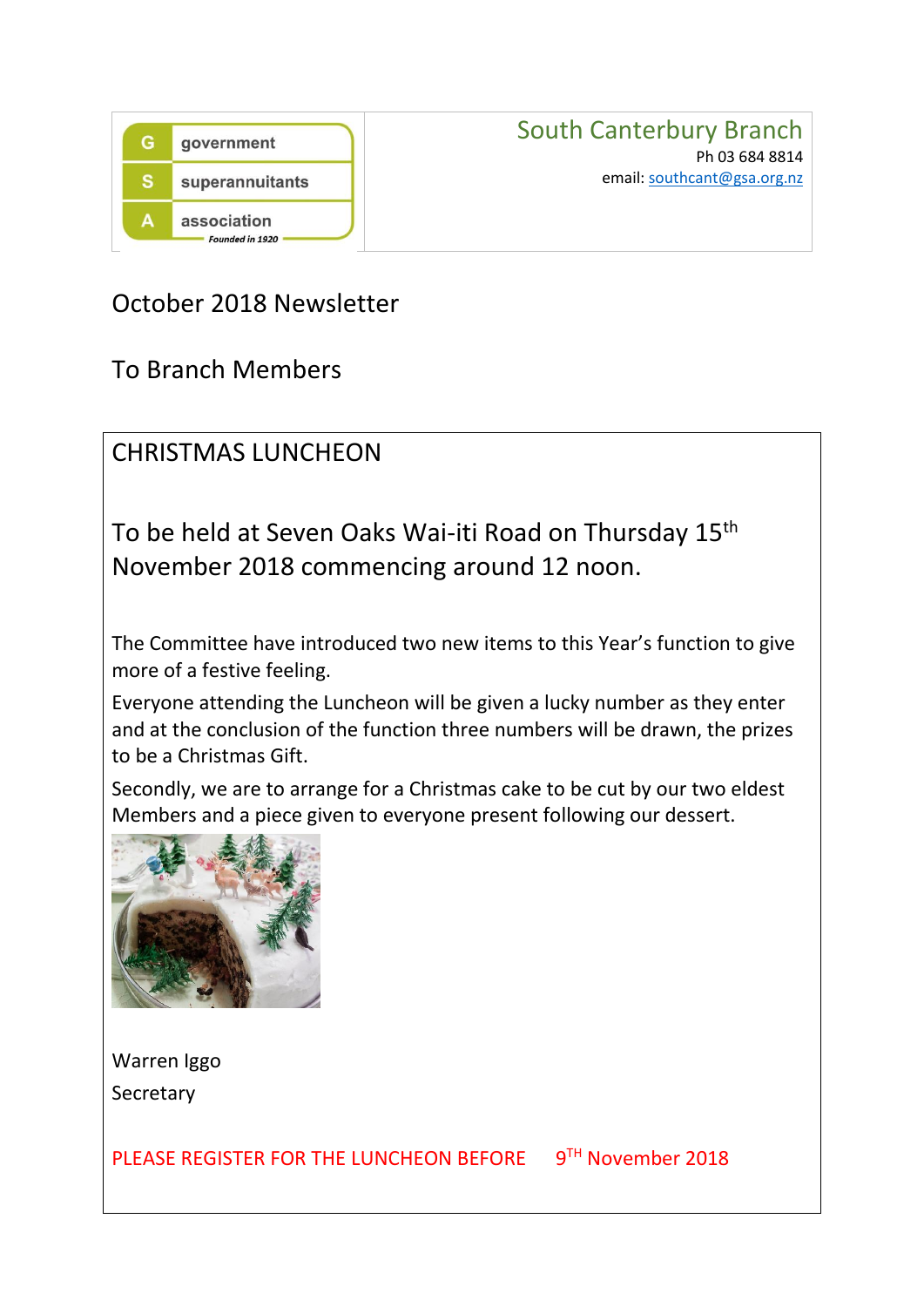## ANNUAL CONFERENCE (meeting of Council)

G S A Held its Annual Conference in Wellington on 1st and 2<sup>nd</sup> September.



President Alison and I attended this event along with Simon Schollum as our Observer.

The Board has a new President and is currently looking for a new Chief Executive Officer.

Subscriptions will remain at \$2.00 per pay/disbursement period for the next year.

The petition on the pre-1980 COLA has been presented to Parliament and should be proceeded prior to the end of 2018.

The Chairperson of the Government Superannuation Financial Authority addressed the Conference. We, currently, do not have an Association representative on the GSFA .

This Authority has responsibility for other Government Superannuation Schemes , namely: the Parliamentary Scheme and the Judiciary Scheme which have differing conditions and regulations from "our" scheme.

Currently there is a Review of COLA (CPI) being undertaken by the Statistics Department. This will influence future "Cost of Living" adjustments attached to our scheme.

It should be noted that New Zealand Superannuation adjustments are on a different base, namely, half the "Living Wage".

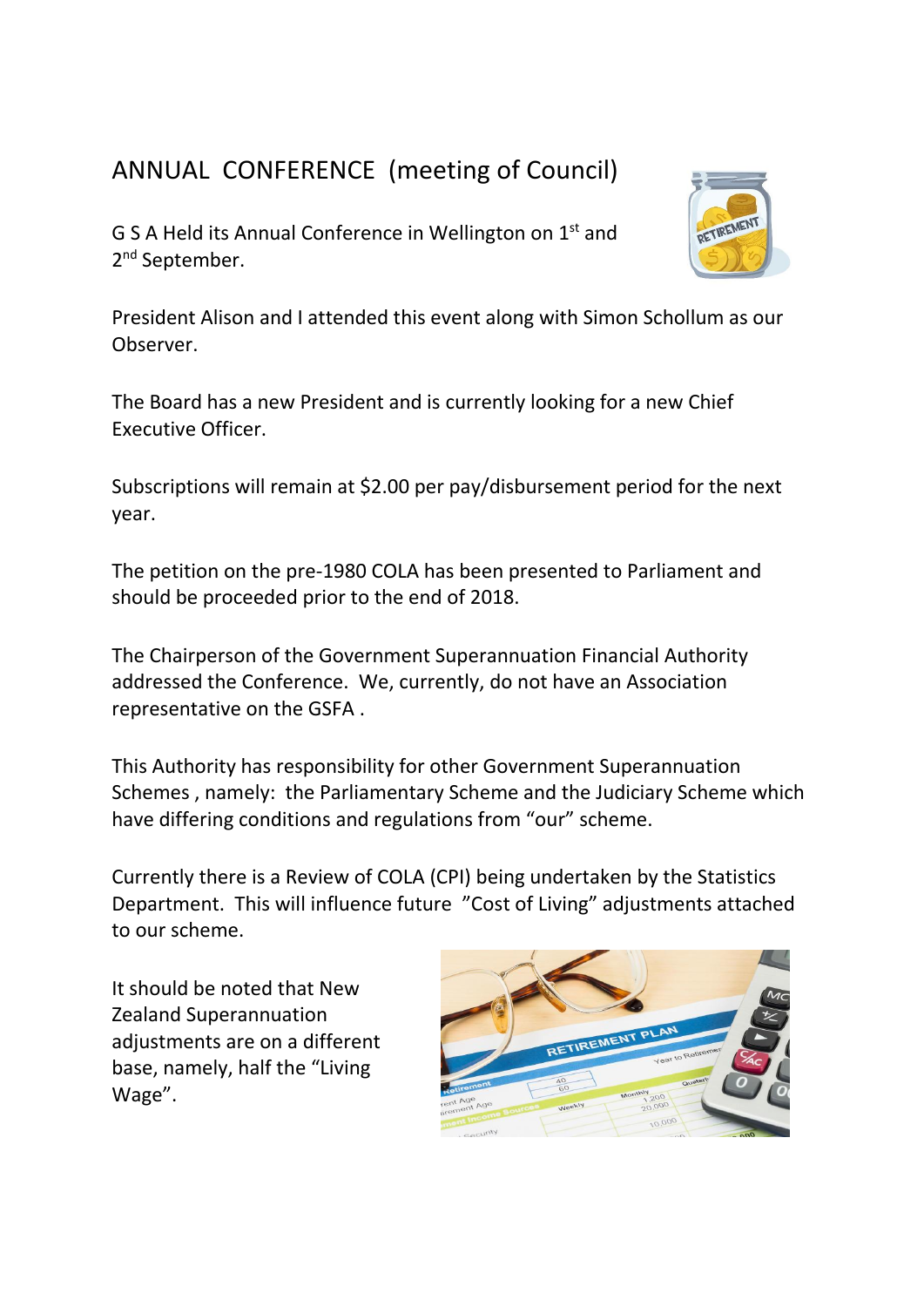## RESERVATION & PAYMENT

Please notify the secretary by Friday 9th November if you are attending, by returning the Reservation Form to

12 Wilson Street, Timaru 7910 or Phone 684 8814 or email

[southcant@gsa.org.nz](mailto:southcant@gsa.org.nz)

**Please understand once you have booked, our Branch is obliged to pay, whether you attend or not.**

Our branch is subsidising these functions. Our committee have decided the cost of this function will be \$15.00 per head. If you live alone, you are welcome to bring a friend at this cost.

- The Dessert is to be enhanced
- \* Fruit juice will be supplied
- \* A free drink will be available at the bar

Go Christmas shopping before and after our Function



We appreciate Members who put in an apology, as it keeps us in touch with you all.

At the Luncheon we will have new copies available of the following:

- 1 Enrolment Forms
- 2 Annuity pay days
- 3 Retirement and your Annuity
- 4 Personal Data Booklets